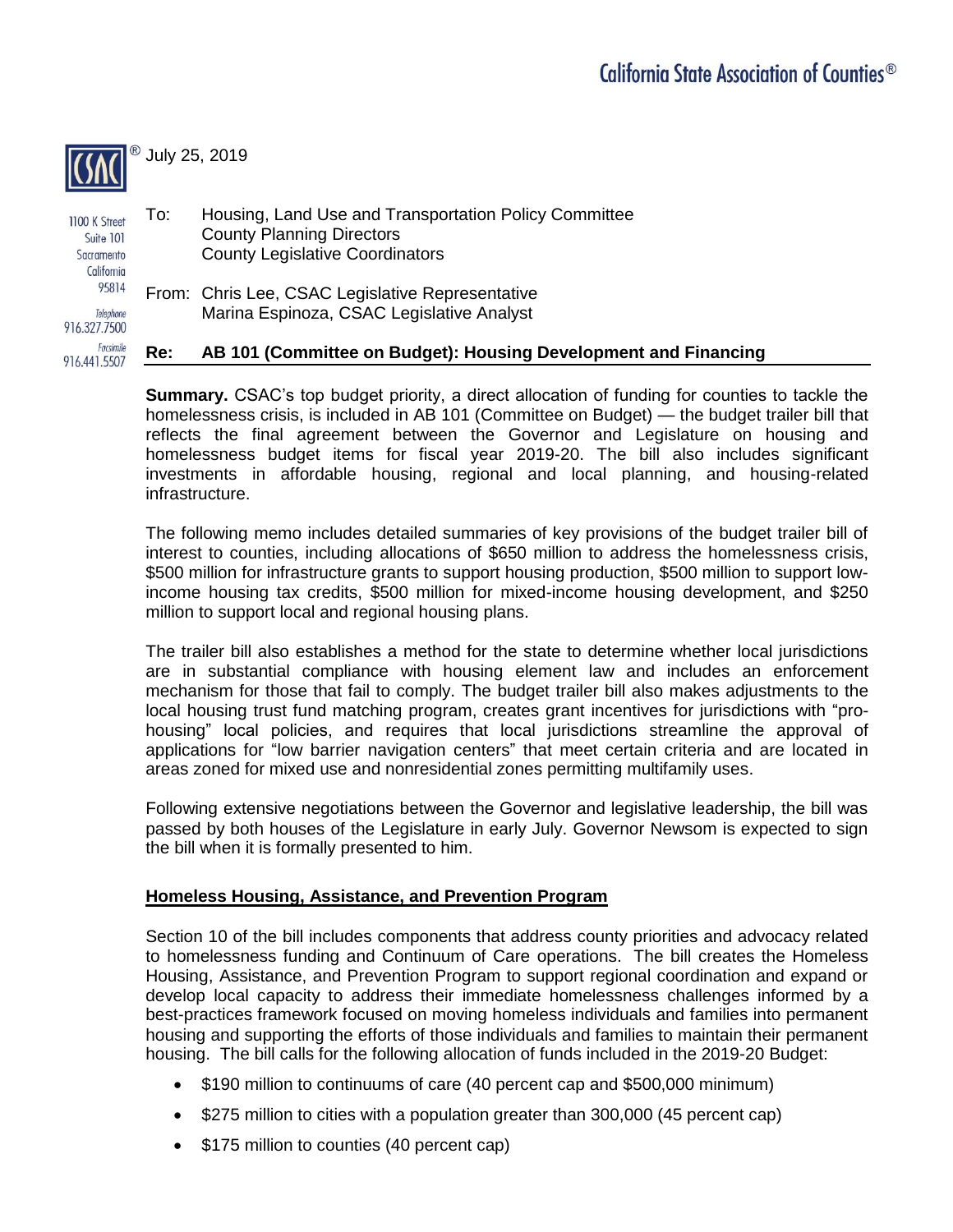Allocations will be based on 2019 point-in-time counts with specified exceptions for utilizing 2017 counts.

County applications will need to demonstrate how funds will complement the regional needs described in the continuum of care's plan for a coordinated housing and service system that meets the needs of individuals, unaccompanied youth, and families experiencing homelessness. All applications will also need to demonstrate Evidence of connection with the continuum of care's coordinated entry system.

Program funds may be used on:

- Rental assistance and rapid rehousing.
- Operating subsidies in new and existing affordable or supportive housing units, emergency shelters, and navigation centers. Operating subsidies may include operating reserves.
- Incentives to landlords, including, but not limited to, security deposits and holding fees.
- Outreach and coordination, which may include access to job programs, to assist vulnerable populations in accessing permanent housing and to promote housing stability in supportive housing.
- Systems support for activities necessary to create regional partnerships and maintain a homeless services and housing delivery system, particularly for vulnerable populations including families and homeless youth.
- Delivery of permanent housing and innovative housing solutions such as hotel and motel conversions.
- Prevention and shelter diversion to permanent housing.
- New navigation centers and emergency shelters based on demonstrated need.

#### **Infill Infrastructure Grant Program of 2019**

Section 20 of the bill establishes the Infill Infrastructure Grant Program of 2019 to be administered by HCD. The program will allocate funds to capital improvement projects necessary to facilitate the development of a qualifying infill project or qualifying infill area.

While the program is similar to prior rounds of the Infill Infrastructure Grant Program, CSAC successfully advocated for broader definitions of infill and other eligibility criteria that help ensure that housing projects located in less urban unincorporated areas where infrastructure can pose a significant challenge for housing development are eligible for funding.

Upon appropriation by the Legislature, authorizes HCD to expend \$500 million for the program, specifically:

- \$410 million in competitive grants for capital improvement projects for large jurisdictions, defined as any county or city within that county with a population over 250,000.
- \$90 million in over-the-counter grants for small jurisdictions, defined as any county or city within that county with a population less than 250,000.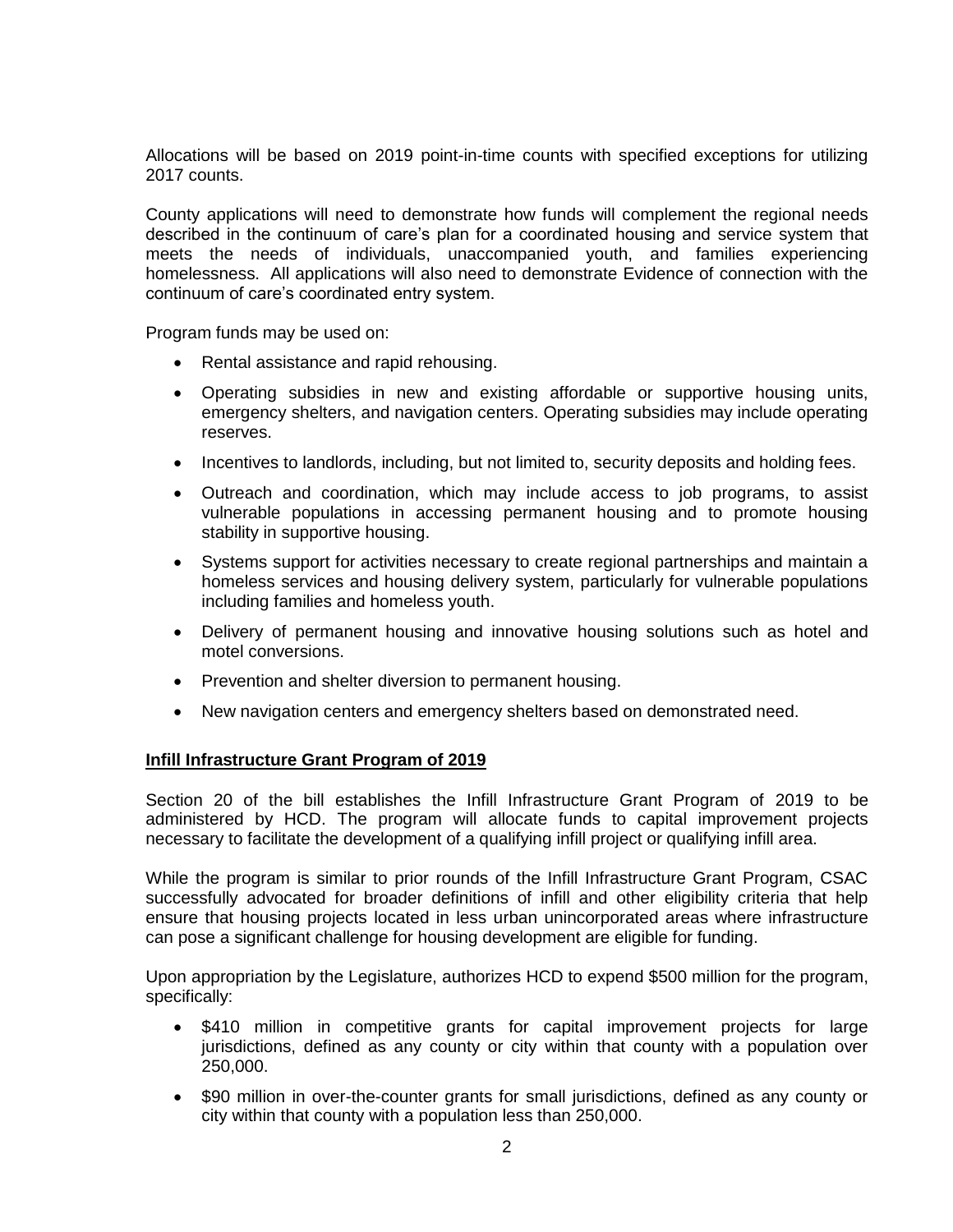• For notices of funding availability released after July 1, 2021, jurisdictions that have adopted a housing element in substantial compliance with housing element law will be granted additional points or preference for the Infill Infrastructure Grant Program of 2019.

### **Competitive Grant Process for Large Jurisdictions**

- HCD must administer a competitive application process for capital improvement projects for large jurisdictions and must release a notice of funding availability no later than November 30, 2019.
- HCD must rank the affected qualifying infill projects and qualifying infill areas based on the following priorities:
	- Project readiness, which includes all of the following:
		- $\circ$  A demonstration that the project or area development can complete environmental review and secure necessary entitlements from the local jurisdiction within a reasonable period of time following the submission of a grant application.
		- $\circ$  A demonstration that the eligible applicant can secure sufficient funding commitments derived from sources other than this part for the timely development of a qualifying infill project or development of a qualifying infill area.
		- $\circ$  A demonstration that the project or area development has sufficient local support to achieve the proposed improvement.
	- The depth and duration of the affordability of the housing proposed for a qualifying infill project or qualifying infill area.
	- The extent to which the average residential densities on the parcels to be developed exceed the density standards.
	- The qualifying infill project's or qualifying infill area's inclusion of, or proximity or accessibility to, a transit station or major transit stop.
		- o The proximity of housing to parks, employment or retail centers, schools, or social services.
		- o The qualifying infill project or qualifying infill area location's consistency with an adopted sustainable communities strategy, alternative planning strategy, or other adopted regional growth plan intended to foster efficient land use.
- For purposes of awarding grants pursuant to the competitive application process, the bill defines a:
	- "Qualifying infill area" as a contiguous area located within an urbanized area:
		- o That has been previously developed, or where at least 75 percent of the perimeter of the area adjoins parcels that are developed with urban uses.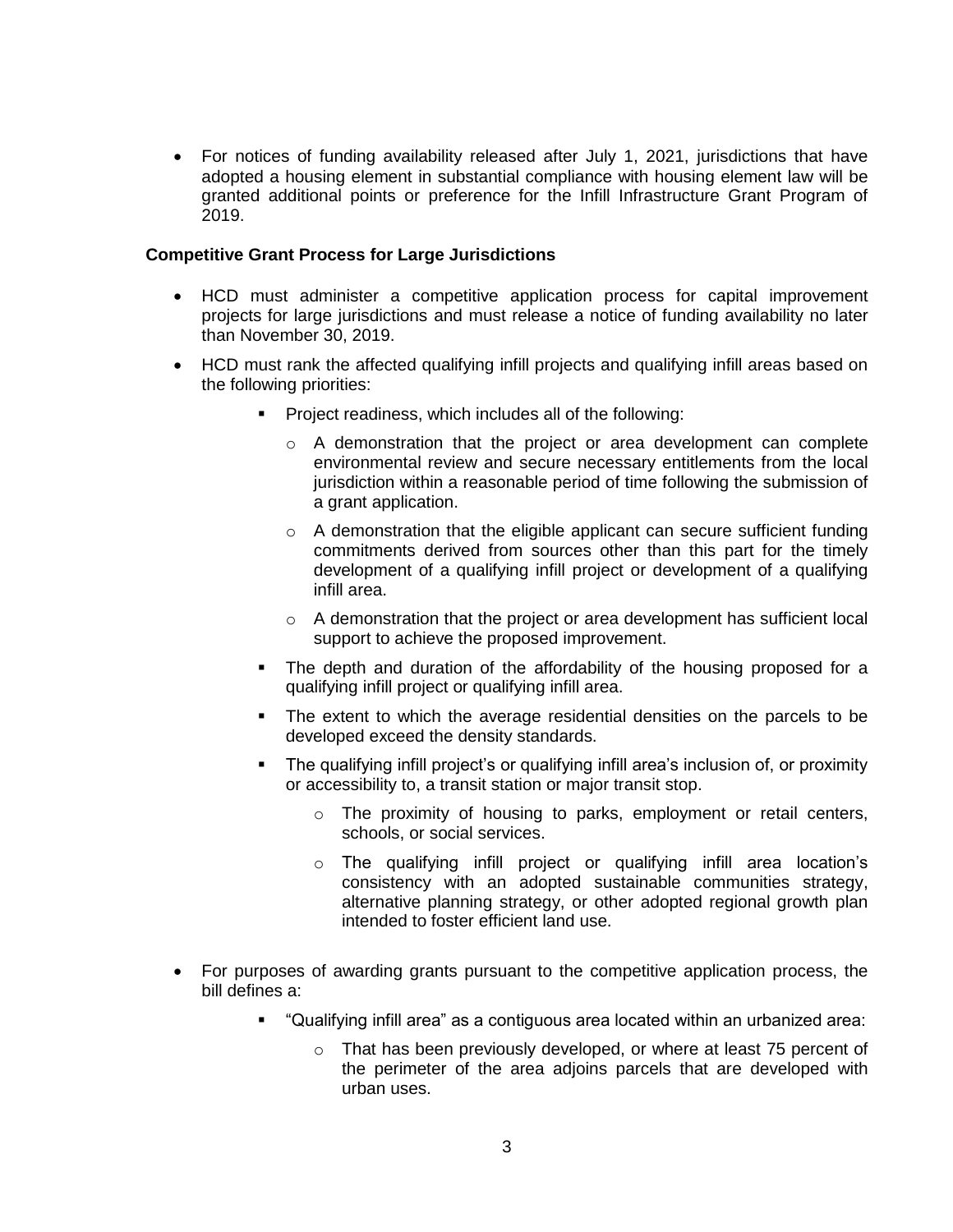- o In which at least one development application has been approved or is pending approval for a residential or mixed-use residential project that meets the definition and criteria in this section for a qualifying infill project.
- "Qualifying infill project" as a:
	- o Residential or mixed-use residential project located within an urbanized area on a site that has been previously developed, or on a vacant site where at least 75 percent of the perimeter of the site adjoins parcels that are developed with urban uses.
	- o Property is adjoining the side of a project site if the property is separated from the project site only by an improved public right-ofway.

#### **Over-the-Counter Grant Process for Small Jurisdictions**

- HCD must administer an over-the-counter application process for capital improvement projects for small jurisdictions and must release a notice of funding availability no later than November 30, 2019.
- Eligible applicants must submit the following information in the application request for funding:
	- A complete description of the qualifying infill project or qualifying infill area and documentation of how the infill project or infill area meets program requirements.
	- A complete description of the capital improvement project and requested grant funding for the project, how the project is necessary to support the development of housing, and how it meets program criteria.
	- Documentation that specifies how the application meets all of the following conditions:
		- $\circ$  Be located in a jurisdiction with a general plan with an adopted housing element that is in compliance with housing element law.
		- $\circ$  Be located in a jurisdiction that, at the time of application, has submitted its annual progress reports for 2017 through the most recently required annual progress reports.
		- $\circ$  Include not less than 15 percent of affordable units, as follows:
			- For projects that contain both rental and ownership units, units of either or both product types may be included in the calculation of the affordability criteria.
			- To the extent included in a project grant application, for the purpose of calculating the percentage of affordable units, the department may consider the entire master development in which the development seeking grant funding is included.

Where applicable, an applicant may include a replacement housing plan to ensure that dwelling units housing persons and families of low or moderate income are not removed from the low-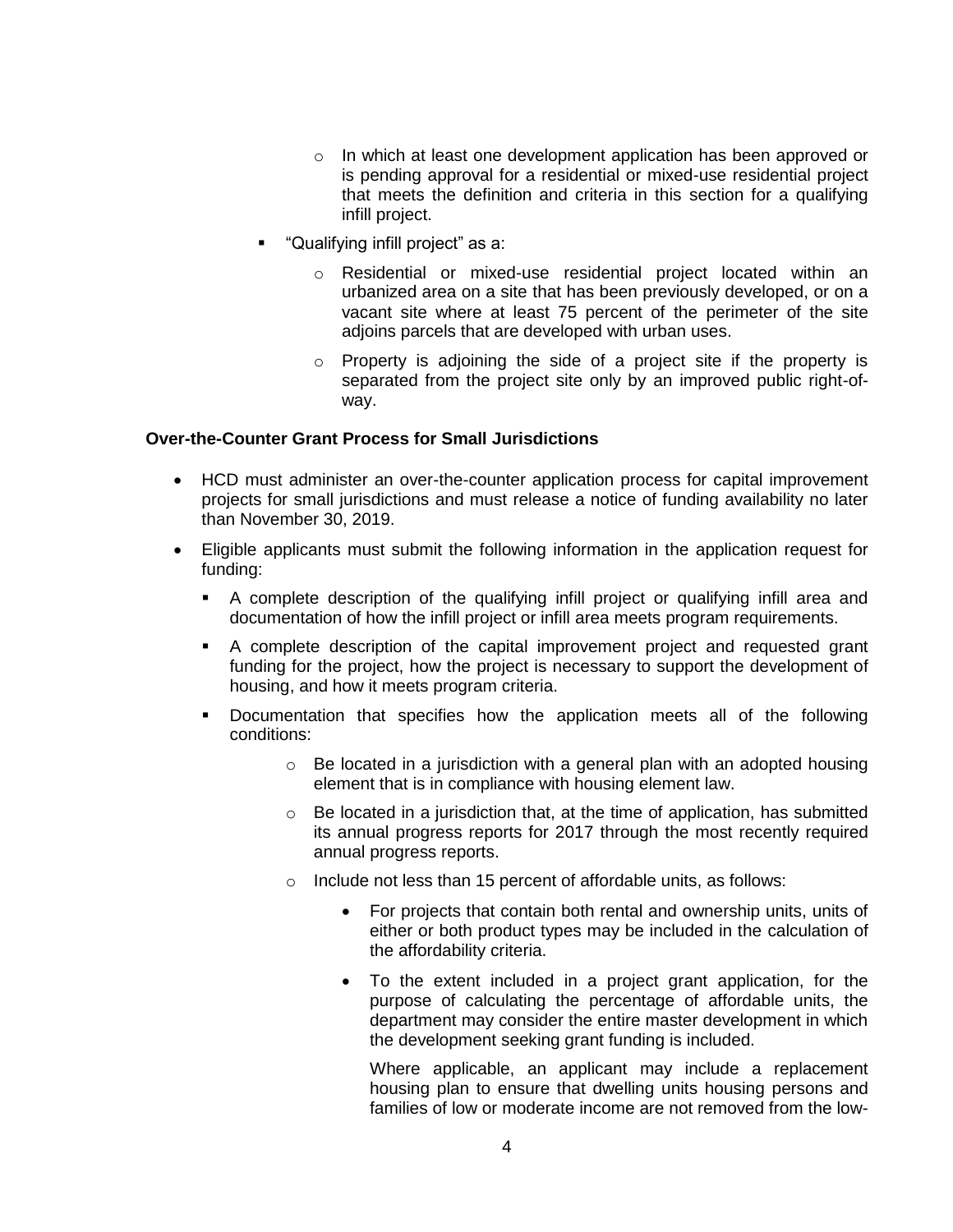and moderate-income housing market. Residential units to be replaced shall not be counted toward meeting the affordability threshold required for eligibility for funding under this section.

- "Affordable unit" refers to a unit that is made available at an affordable rent, to a household earning no more than 60 percent of the area median income or at an affordable housing cost, to a household earning no more than 120 percent of the area median income. Rental units shall be subject to a recorded covenant that ensures affordability for at least 55 years. Ownership units shall initially be sold to and occupied by a qualified household, and shall be subject to a recorded covenant that includes either a resale restriction for at least 30 years or equity sharing upon resale.
- A qualifying infill project or qualifying infill area for which a disposition and development agreement or other project- or areaspecific agreement between the developer and the local agency having jurisdiction over the project has been executed on or before the effective date of the act adding this section, shall be deemed to meet the affordability requirements of this paragraph if the agreement includes affordability covenants that subject the project or area to the production of affordable units for very low, low-, or moderate-income households.
- $\circ$  Include average residential densities on the parcels to be developed that are equal to or greater than the following densities, except that a project located in a rural area shall include average residential densities on the parcels to be developed of at least 10 units per acre.
	- For an incorporated city within a nonmetropolitan county and for a nonmetropolitan county that has a micropolitan area: sites allowing at least 15 units per acre.
	- For an unincorporated area in a nonmetropolitan county: sites allowing at least 10 units per acre.
	- For a suburban jurisdiction: sites allowing at least 20 units per acre.
	- For a jurisdiction in a metropolitan county: sites allowing at least 30 units per acre.
- o Be located in an area designated for mixed-use or residential development pursuant to a general plan, sustainable communities strategy, specific plan, Workforce Housing Opportunity Zone, or a Housing Sustainability District.
- For purposes of awarding grants pursuant to the over-the-counter application process, the bill defines a:
	- "Qualifying infill area" as a contiguous area located within an urbanized area that meets either of the following criteria: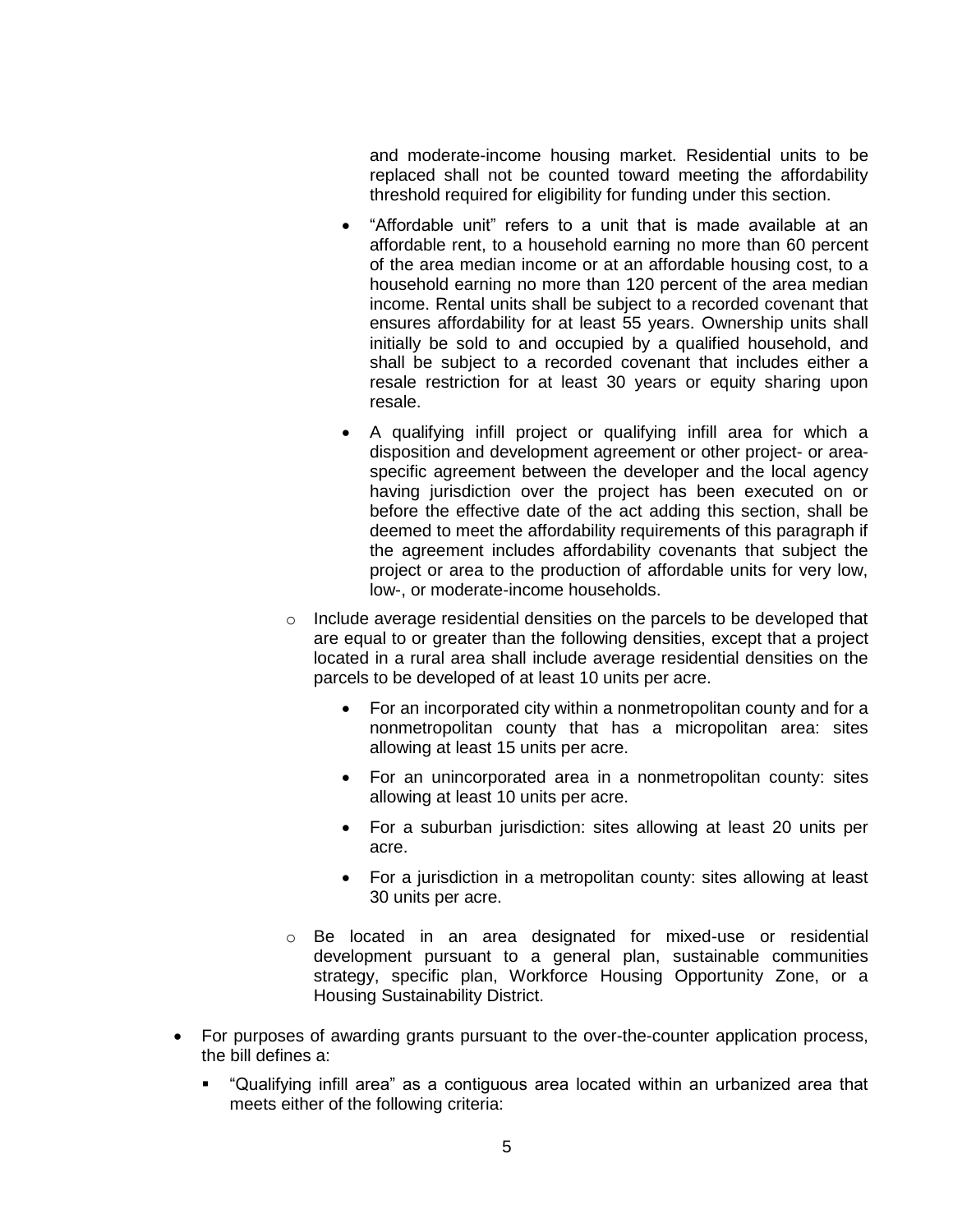- $\circ$  The area contains sites included on the inventory of land suitable and available for residential development in the housing element of the applicable jurisdiction's general plan and at least 50 percent of the perimeter of the area shall adjoin parcels that are developed with urban uses.
- $\circ$  The capital improvement project for which funding is requested is necessary, as documented by an environmental review or some other adopted planning document, to make the area suitable and available for residential development, or to allow the area to accommodate housing for additional income levels, and the area otherwise meets the requirements for inclusion on the inventory of land suitable and available for residential development in the housing element of the applicable jurisdiction's general plan. At least 50 percent of the perimeter of the area shall adjoin parcels that are developed with urban uses.
- "Qualifying infill project" as a residential or mixed-use residential project located within an urbanized area on a site that has been previously developed, or on a vacant site where at least 50 percent of the perimeter of the site adjoins parcels that are developed with urban uses.

## **Housing Planning and Progress Grants**

Section 11 of the bill allocates \$250 million to regions and jurisdictions through the Local Government Planning Support Grants Program for the purpose of providing regions and jurisdictions with one-time funding, including grants for planning activities to enable jurisdictions to meet the sixth cycle of the regional housing need assessment, specifically:

- \$125 million available to councils of governments and other regional entities
- \$125 million available to jurisdictions to assist in planning for other activities related to meeting the sixth cycle regional housing need

#### **Regional Planning Grants**

- \$125 million of the \$250 million to regions for housing planning activities
- Regions include "big 4" MPOs/COGs (ABAG, SACOG, SANDAG, SCAG), and multijurisdictional working groups:
	- Association of Bay Area Governments: Alameda, Contra Costa, Marin, Napa, San Mateo, Santa Clara, Solano, Sonoma, and the City and County of San Francisco
	- Sacramento Area Council of Governments: El Dorado, Placer, Sacramento, Sutter, Yolo, and Yuba
	- **San Diego Association of Governments: San Diego**
	- Southern California Association of Governments: Imperial, Los Angeles, Orange, Riverside, San Bernardino, and Ventura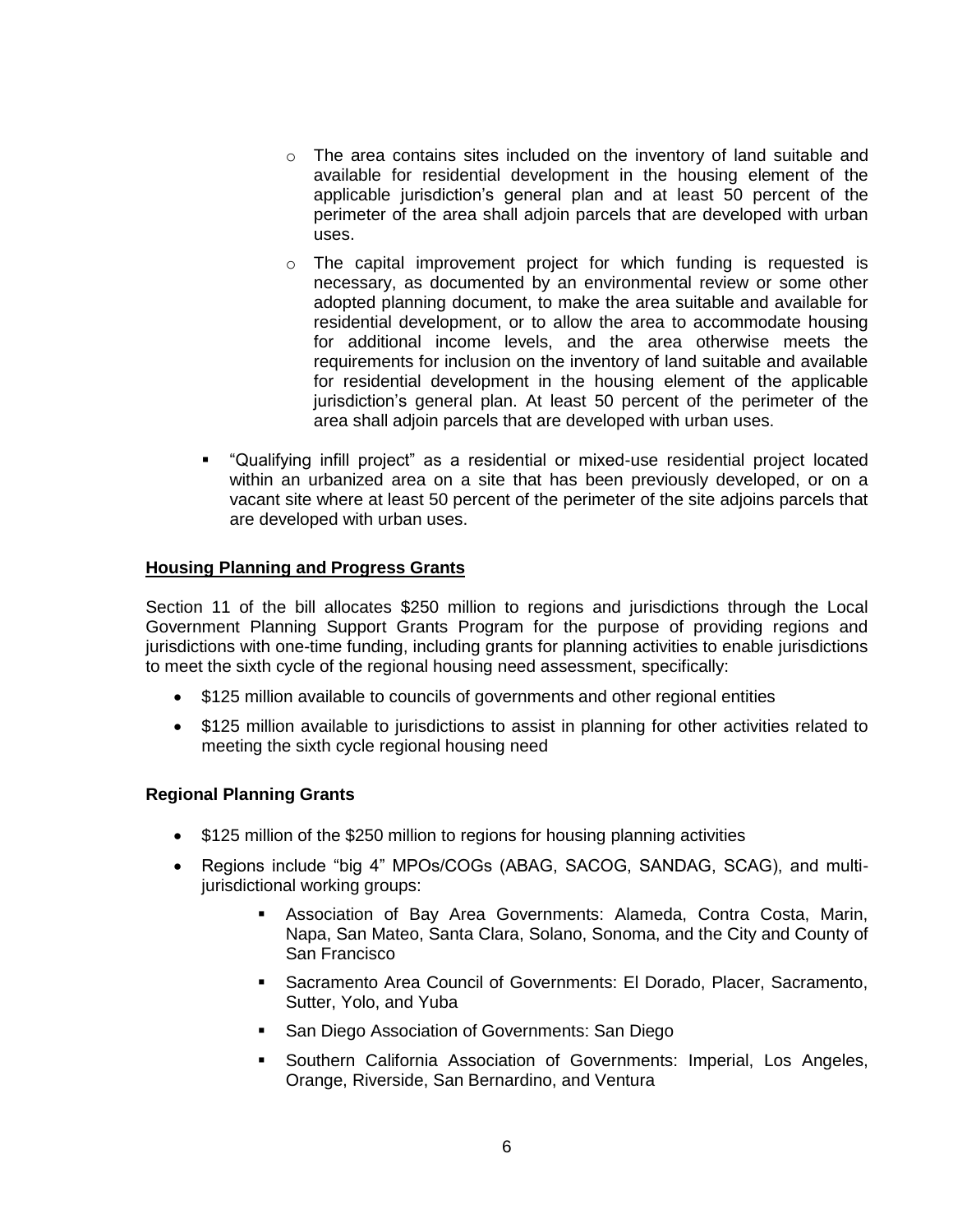- Central Coast Multiagency Working Group: Association of Monterey Bay Area Governments, San Luis Obispo Council of Governments, and Santa Barbara Association of Governments, representing the counties of Monterey, San Benito, San Luis Obispo, Santa Barbara, and Santa Cruz
- San Joaquin Valley Multiagency Working Group: Fresno Council of Governments, Kern Council of Governments, Kings County Association of Governments, Madera County Transportation Commission, Merced County Association of Governments, San Joaquin Council of Governments, Stanislaus Council of Governments and the Tulare County Association of Governments, representing the counties of Fresno, Kern, Kings, Madera, Merced, San Joaquin, Stanislaus, and Tulare
- Councils of governments from the Counties of Butte, Humboldt, Lake, and Mendocino\*
- Counties of Alpine, Amador, Calaveras, Colusa, Del Norte, Glenn, Inyo, Lassen, Mariposa, Modoc, Mono, Nevada, Plumas, Shasta, Sierra, Siskiyou, Tehama, Tuolumne, and Trinity\*

*\* These jurisdictions may request to receive allocation directly.* 

- Until January 31, 2021, a regional entity or a county may request an allocation of funds by submitting an application to HCD. A council of governments, multiagency working group, or county that is awarded funding must establish priorities and use that funding to increase housing planning and accelerate housing production, by:
	- Developing an improved methodology for the distribution of the sixth cycle regional housing need assessment
	- Suballocating funding directly and equitably to jurisdictions or other subregional entities in the form of grants for planning that will accommodate the development of housing and infrastructure to accelerate housing production in a way that aligns with state planning priorities, housing, transportation, equity, and climate goals. An entity that receives a suballocation of funds must only use that suballocation for housing-related planning activities, including, but not limited to:
		- o Technical assistance in improving housing permitting processes, tracking systems, and planning tools
		- o Establishing regional or countywide housing trust funds for affordable housing.
		- o Performing infrastructure planning, including for sewers, water systems, transit, roads, or other public facilities necessary to support new housing and new residents.
		- o Performing feasibility studies to determine the most efficient locations to site housing
		- o Covering the costs of temporary staffing or consultant needs
	- Providing jurisdictions and other local agencies with technical assistance, planning, temporary staffing or consultant needs associated with updating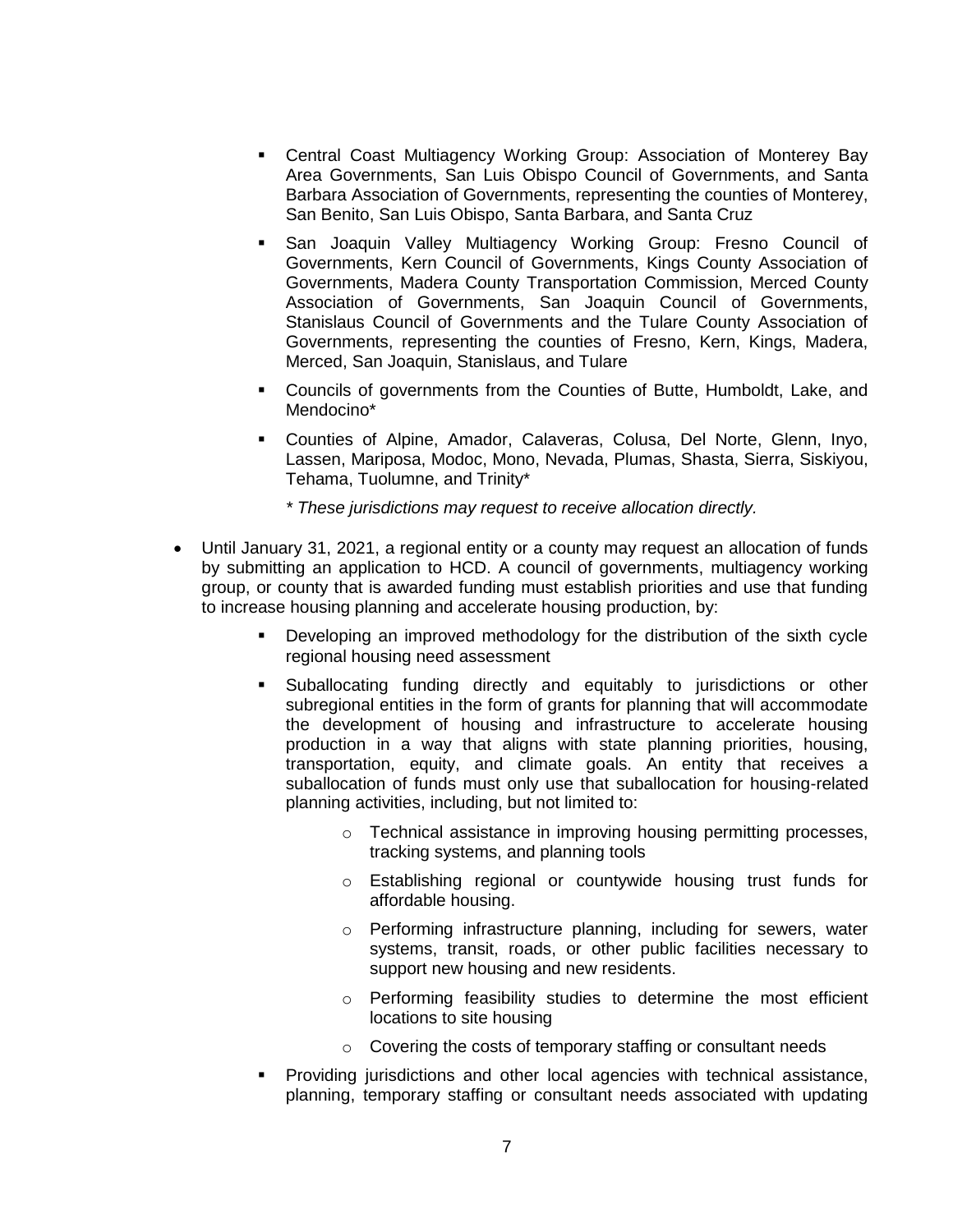local planning and zoning documents, expediting application processing, and other actions to accelerate additional housing production

**•** Covering the costs of administering programs

## **Local Planning Grants**

- \$125 million of the \$250 million to assist in planning for other activities related to meeting the sixth cycle regional housing need assessment
- Maximum grant amounts:
	- \$1.5 million to localities with populations over 750,000
	- **5750,000 to localities with populations between 300,000 and 749,999**
	- \$500,000 to localities with populations between 100,000 and 299,999
	- **5300,000 to localities with populations between 60,000 and 99,999**
	- \$150,000 localities with populations between 20,000 and 59,999
	- **565,000 to localities with populations under 20,000**
	- Until July 1, 2020, a jurisdiction may request an allocation of funds for housingrelated planning activities, including, but not limited to:
		- Rezoning and encouraging development by updating planning documents and zoning ordinances, such as general plans, community plans, specific plans, sustainable communities' strategies, and local coastal programs
		- Completing environmental clearance to eliminate the need for projectspecific review.
		- **Establishing a workforce housing opportunity zone**
		- Performing infrastructure planning, including for sewers, water systems, transit, roads, or other public facilities necessary to support new housing and new residents.
		- Partnering with other local entities to identify and prepare excess property for residential development
		- Revamping local planning processes to speed up housing production
		- Developing or improving an accessory dwelling unit ordinance
		- Covering the costs of temporary staffing or consultant needs

#### **Incentives for Jurisdictions with "Pro-housing" Local Policies**

Section 5 of the bill states the Legislature's intent to create incentives for jurisdictions that are in compliance with housing element law and have enacted pro-housing local policies. These incentives will be offered in the form of additional points or other preference in the scoring of competitive housing and infrastructure programs. It also state's the Legislature's intent to adopt regulations related to pro-housing local policy criteria and establish criteria that considers the needs of rural, suburban, and urban jurisdictions and how those criteria may differ in those areas.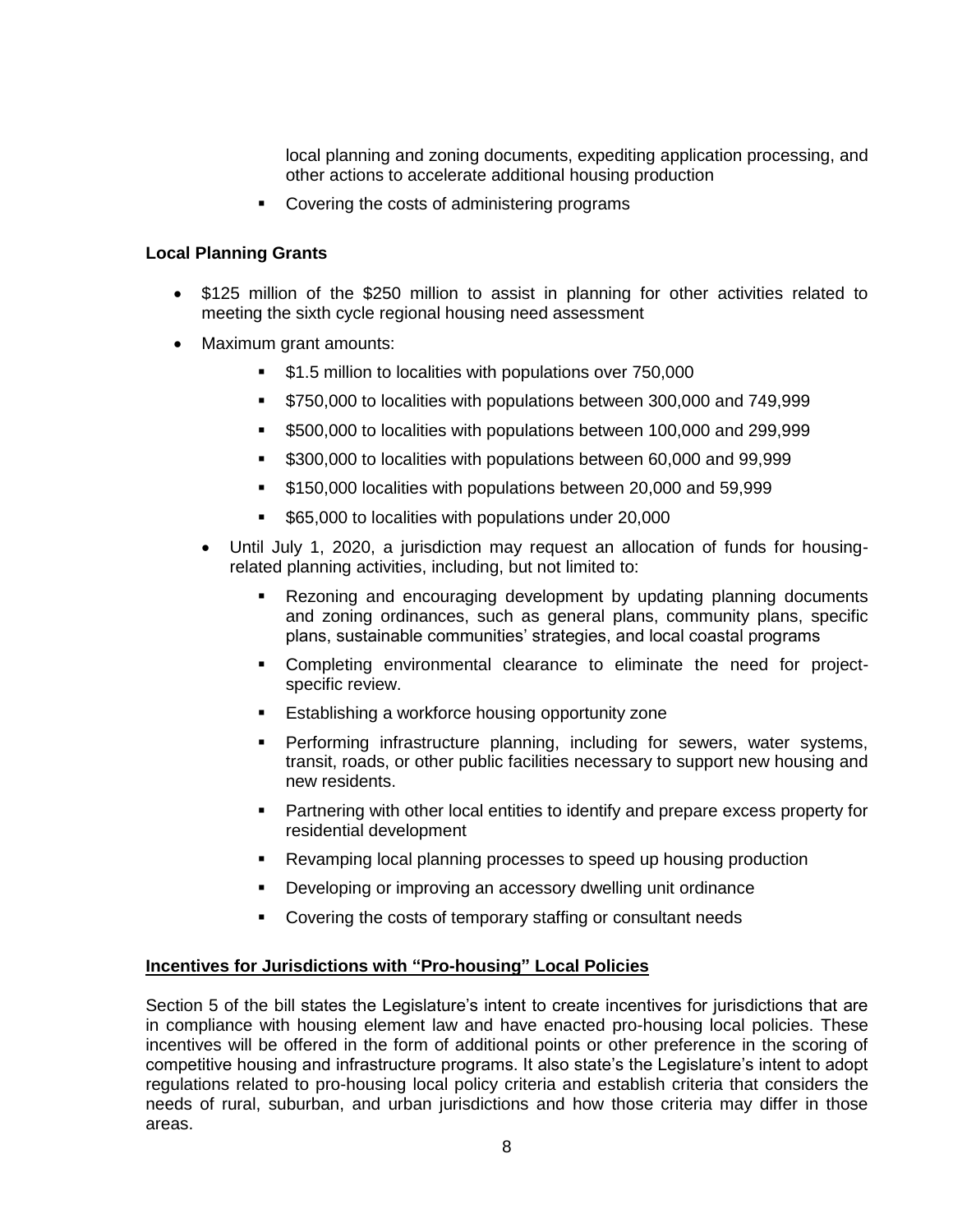Specifically, jurisdictions in substantial compliance with housing element requirements will be awarded additional points or preference in the scoring of program applications for the following programs, for award cycles beginning after July 1, 2021:

- Affordable Housing and Sustainable Communities Program
- Transformative Climate Communities Program
- Infill Incentive Grant Program of 2007
- Additional bonus points may be awarded to other state programs when already allowable under state law.

"Pro-housing local policies" refers to policies that facilitate the planning, approval, or construction of housing, including, but not limited to, the following:

- Local financial incentives for housing, such as establishing a local housing trust fund.
- Reduced parking requirements for sites zoned for residential development.
- Adoption of zoning allowing for use by right for residential and mixed-use development.
- Zoning more sites for residential development or zoning sites at higher densities than is required to accommodate the minimum existing regional housing need allocation for the current housing element cycle.
- Adoption of accessory dwelling unit ordinances or other mechanisms that reduce barriers for property owners to create accessory dwelling units beyond the requirements outlined in current state law, as determined by HCD.
- Reduction of permit processing time.
- Creation of objective development standards.
- Reduction of development impact fees.
- Establishment of a Workforce Housing Opportunity Zone.

#### **Changes to the Local Housing Trust Fund Matching Program**

Three hundred million dollars of the Veterans and Affordable Housing Bond Act of 2018 are available pursuant to the Local Housing Trust Fund Matching Program. This funding is available for competitive grants or loans to local housing trust funds that develop, own, lend, or invest in affordable housing and should be used to create pilot programs to demonstrate innovative, cost-saving approaches to creating or preserving affordable housing. Section 18 of the bill makes several changes to the Local Housing Trust Fund Matching program, specifically:

- Authorizes HCD to make matching grants available to Native American tribes.
- Authorizes HCD to increase the minimum allocation above \$500,000 to an applicant that is a newly established trust and increase the minimum allocation to all other trusts above \$1,000,000.
- Provides that the matching fund requirement does not apply to specified funds allocated under the Building Homes and Jobs Act that are used to capitalize a regional housing trust fund.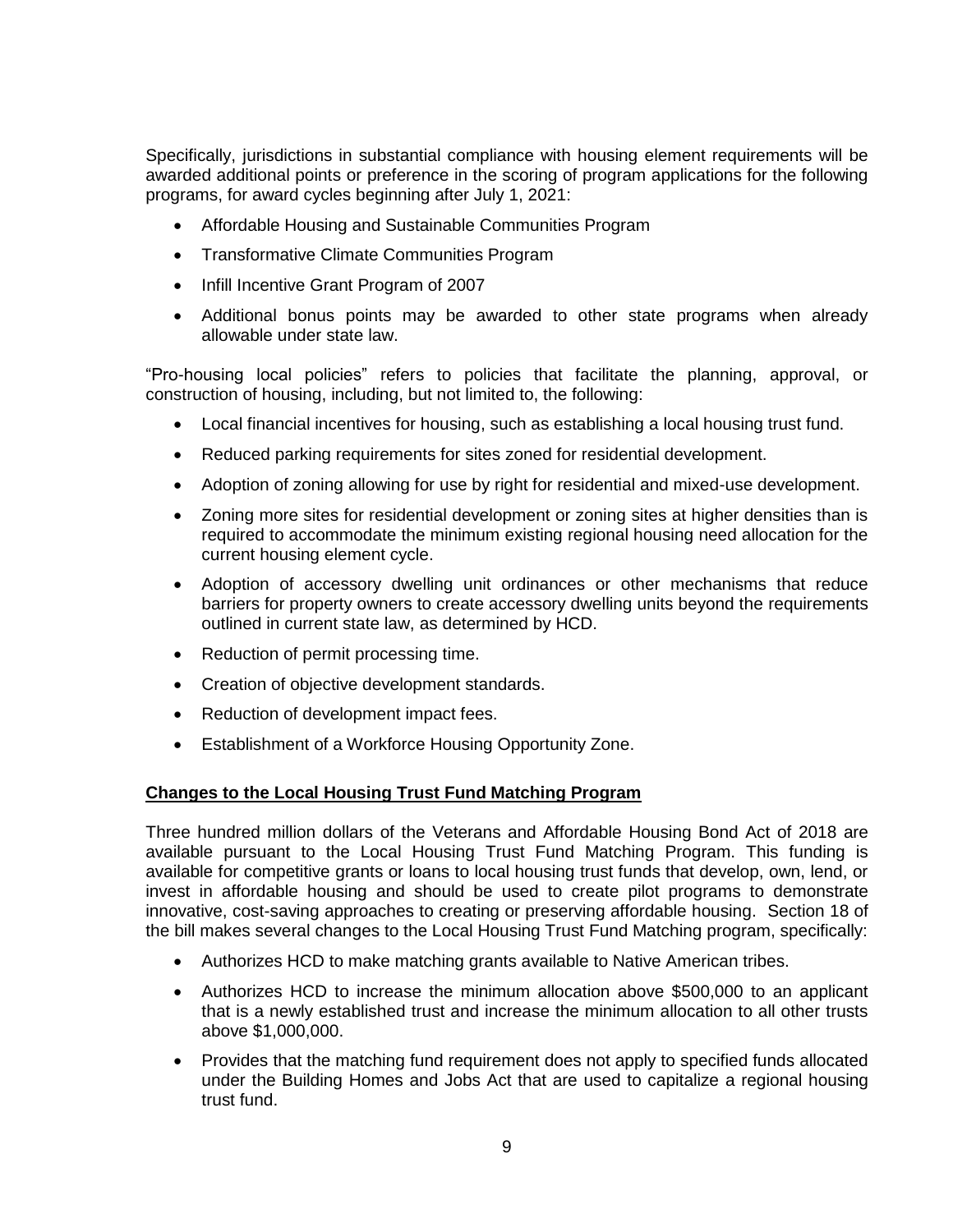- Authorizes the applicant to provide evidence of a legally binding commitment to deposit matching funds in the case of an application for an existing housing trust.
- Requires that HCD set aside funding for new trusts, as defined in the guidelines authorized to be adopted to implement the program.
- Requires that funds be used for the predevelopment costs, acquisition, construction, or rehabilitation of emergency shelters, transitional housing, and permanent supportive housing.
- Authorizes HCD to allow grantees under the program to use up to 5% of the grant award for administrative costs.
- Extends the period in which funds are required to be encumbered from 36 months to 60 months.

# **Expansion of State Low-Income Housing Tax Credit Program**

Section 23 of the trailer bill includes a one-time \$500 million increase to the LIHTC allocation, specifically:

- At least \$300 million available to new construction projects receiving the federal 4% tax credit.
- Allows up to \$200 million available to projects receiving assistance from the California Housing Finance Agency (CalHFA) Mixed Income Program.
- Lifts the \$75,000 cap on state housing tax credits allowed to be claimed per calendar year.

# **Self-Help Housing Fund**

Section 29 of the bill appropriates a total of \$500 million to the Self-Help Housing Fund to finance low and moderate income housing, specifically:

- \$200 million for FY 2019-20
- \$95 million for FY 2020-21
- \$120 million for FY 2021-22
- \$85 million for FY 2022-23

# **Jurisdictions Not in Substantial Compliance with Housing Element Requirements**

Section 6 of the bill requires HCD to post a list of jurisdictions that have failed to adopt a housing element that has been found to be in substantial compliance to its internet website each month. HCD must annually provide the most recent version of the list to the Governor's Office of Planning and Research and any other applicable agency or department by July 1 or upon request. It requires a jurisdiction that is included on the list upon the first occurrence and requires that a copy of the notification be submitted to the legislative body of the jurisdiction.

The bill requires the Department of Finance to publish a list of programs where eligibility for funding is contingent on the jurisdiction having a substantially compliant housing element by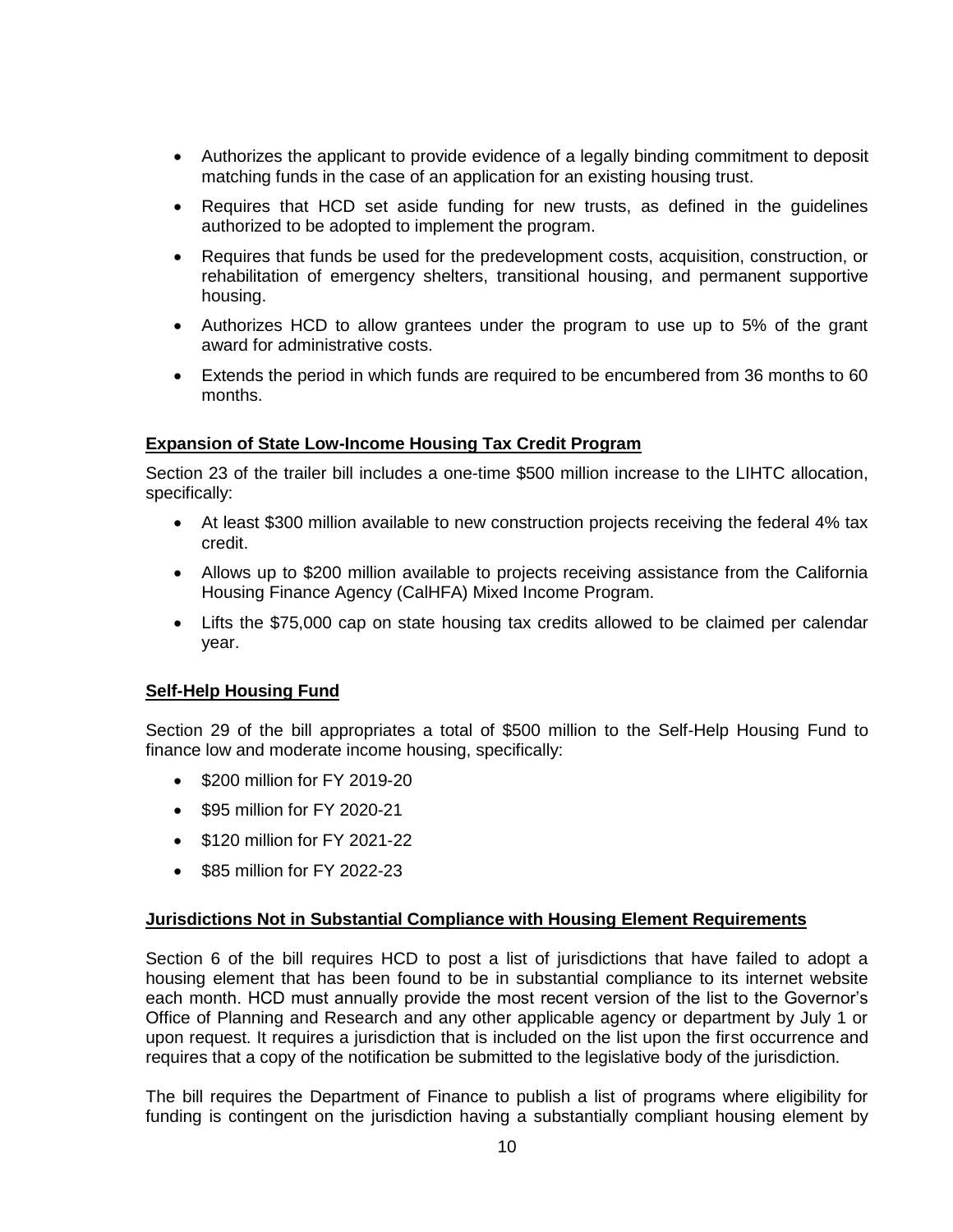January 1, 2023. If a jurisdiction is included on that list, the HCD must offer the jurisdiction the opportunity for two meetings to discuss the jurisdiction's failure to adopt a housing element that is found to be in substantial compliance with state law and to provide the jurisdiction written findings regarding its failure to comply. HCD must provide a local jurisdiction with up to 30 days to respond to the findings before taking any other action.

## **Housing Element Enforcement Changes**

Section 4 of the bill includes new provisions and remedies related to the enforcement of housing element law. Specifically, the bill requires the Attorney General, prior to bringing a suit to enforce compliance with the housing element requirement for a jurisdiction to zone for sites adequate to accommodate its allocation of regional housing needs, to provide a city or county with written findings regarding the violation and an offer of two meetings to discuss the violation.

If a court finds that a jurisdiction is out of compliance with this housing requirement, it can, after one year, impose fines ranging from \$10,000-\$100,000 per month. If a jurisdiction continues to fail to have a compliant housing element, these fines can be increased by a factor of 3 or 6 after specified timelines. If a jurisdiction fails to pay these fines, the State Controller may intercept state and local funds otherwise due to the local agency that are not constitutionallyprotected.

Finally, the trailer bill authorizes the appointment of an agent of the court with the power to bring the jurisdiction's housing element into substantial compliance. The bill also provides that court needs to consider good faith efforts and reasonable reasons that the jurisdiction may not be able to comply in determining the application of each of these remedies.

# **Streamlined Review Process for Low Barrier Navigation Centers**

Section 7 of the bill requires that a Low Barrier Navigation Center development be a use by right in areas zoned for mixed uses and nonresidential zones permitting multifamily uses if the shelter meets the following criteria:

- It offers services to connect people to permanent housing through a services plan that identifies services staffing.
- It is linked to a coordinated entry system, so that staff in the interim facility or staff who co-locate in the facility may conduct assessments and provide services to connect people to permanent housing.
- It has a system for entering information regarding client stays, client demographics, client income, and exit destination through the local Homeless Management Information System.

"Low Barrier Navigation Center" is defined as a Housing First, low-barrier, service-enriched shelter focused on moving people into permanent housing that provides temporary living facilities while case managers connect individuals experiencing homelessness to income, public benefits, health services, shelter, and housing.

"Low Barrier" means best practices to reduce barriers to entry, and may include, but is not limited to, the following: